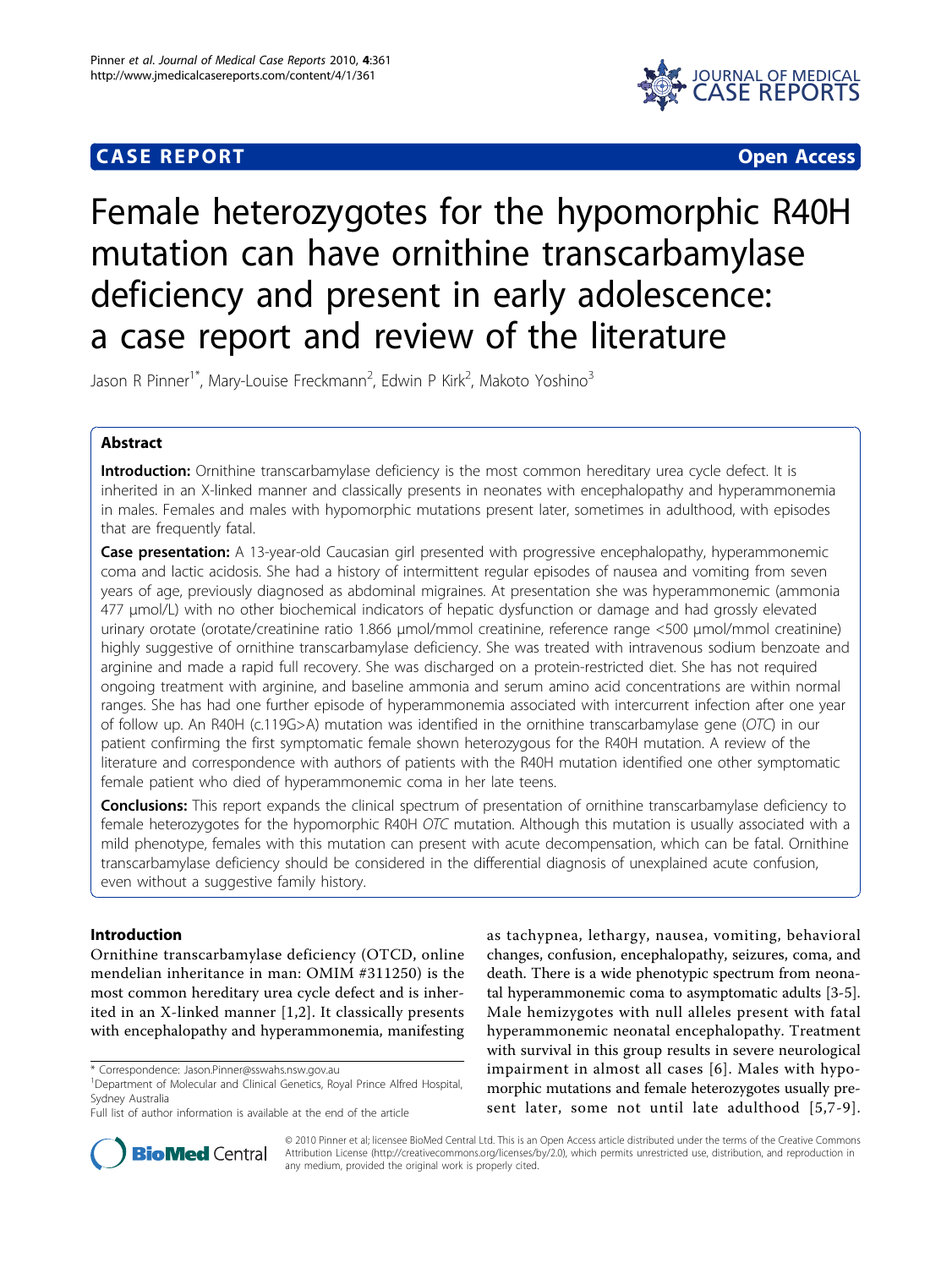Approximately 15 to 20% of female heterozygotes have encephalopathic episodes, a significant proportion of which are fatal [[10\]](#page-3-0). Later onset patients may, in retrospect, have a history of self-restricted protein intake or episodes of nausea and vomiting due to transient hyperammonemia. Typical triggers are excessive protein load, including total parenteral nutrition in previously undiagnosed individuals [[11\]](#page-3-0), catabolic stress, the postpartum period [\[12](#page-3-0)], and certain drugs, notably sodium valproate [[13](#page-3-0)]. The diagnosis can be made on elevated serum ammonia with high urinary orotate. The aim of treatment of episodes of decompensation is to reduce ammonia levels with sodium benzoate or phenylbutyrate that increase alternate ammonia excretion, arginine replacement and protein restriction. Hemodialysis or hemofiltration is indicated in severe cases. Future episodes are reduced with dietary protein restriction, oral benzoate or phenylbutyrate and arginine supplementation.

## Case presentation

Our patient was a previously well 13-year-old Caucasian girl, referred to our metabolic service from intensive care because of unexplained encephalopathy and lactic acidosis. She presented to the emergency department with a two-day history of vomiting and deteriorating mentation, progressing to confusion. Initial physical examination was unremarkable except for decreased conscious level. There was no hepatomegaly or signs of chronic liver disease. Initial venous blood gas analysis demonstrated a respiratory alkalosis (pH 7.488,  $pCO<sub>2</sub>$ ) 29.9 mmHg, bicarbonate 22.5 mmol/L, standard base excess -0.5 mmol/L), mild lactic acidemia (lactate 2.6 mmol/L) and normoglycemia (glucose 5.7 mmol/L). Her alanine aminotransferase (ALT) was mildly elevated at 53 U/L (reference range <45 U/L) but other liver function tests, international normalized ration (INR) and activated partial thromboplastin time (APTT), electrolytes, urea, creatinine, amylase, lipase, full blood count, erythrocyte sedimentation rate (ESR), and C-reactive protein, were all within the normal ranges. There was no history of drug or toxin ingestion and a urinary drug screen did not detect any amphetamines, cocaine, cannabis or opiates. A lumbar puncture and cerebral computed tomography (CT) scan were normal. She was admitted to the intensive care unit for observation because of her decreased level of consciousness, commenced on intravenous fluids (0.45% saline and 5% dextrose) and broad-spectrum antimicrobials to cover sepsis and central nervous system infection after appropriate cultures had been taken. She became increasingly agitated and confused, developed opisthotonos and a significant lactic acidosis without hypoglycemia (pH 7.387, pCO2 32.1 mmHg, bicarbonate 18.9 mmol/L, standard base excess -5.2 mmol/L, glucose 8.2, lactate 9.5 mmol/L). Serum ammonia was 477 μmol/L, suggesting a urea cycle defect. She was treated with intravenous sodium benzoate (loading dose of 250 mg/kg followed by an infusion at 250 mg/kg/day), arginine (200 mg/kg/day), 10% dextrose and lipid infusions. Biochemical markers improved rapidly, with the ammonia falling to 208 μmol/L within three hours. The urine metabolic screen showed a gross elevation in orotate (orotate/creatinine ratio 1.866 μmol/mmol creatinine, reference range <500 μmol/mmol creatinine), and plasma quantitative amino acid analysis showed a typical picture associated with OTCD. Clinically she became more alert and recovered with normal mentation over four to five days. A large protein load consumption associated with festivities was subsequently identified as the trigger for her decompensation. She was put on a protein-restricted diet at maximum protein intake of 2 g/kg/ day. A detailed dietary history revealed that she had been subtly self-restricting her protein intake to approximately this level beforehand.

Further history elucidated frequent episodes of nausea and vomiting from about seven years of age, two to three times per week, particularly after restaurant meals or after exercise. There were also shorter episodes of nausea relieved after vomiting. A gastroenterologist had made a diagnosis of abdominal migraines. Psychomotor development was normal: she was in the appropriate academic year at school, was well coordinated and a good athlete. She is the youngest of four children born to non-consanguineous Caucasian parents. Her mother experienced migraines. A great uncle through the maternal line died as a baby of unknown cause. No relatives were known to have had similar episodes of nausea, vomiting or confusion. Cascade testing of other family members after appropriate genetic counseling is proceeding.

Dietary protein restriction has resulted in no recurrence of her episodes of nausea and vomiting. Her serum amino acids and ammonia levels have been within normal ranges on dietary restriction alone and she has not required oral treatment with phenylbutyrate or arginine.

The family was given a written emergency plan. She has had one episode of mild hyperammonemia (maximum ammonia 105 μmol/L) associated with vomiting due to a gastrointestinal illness, from which she made a full recovery. She has also had an episode of viral myositis since her initial admission, without developing neurological symptoms or signs. She shows no demonstrable adverse effects on her growth or development.

## **Discussion**

A review of the literature identified another family with symptomatic females presumed carriers for the R40H OTC mutation. The index case was a 17-year-old Japanese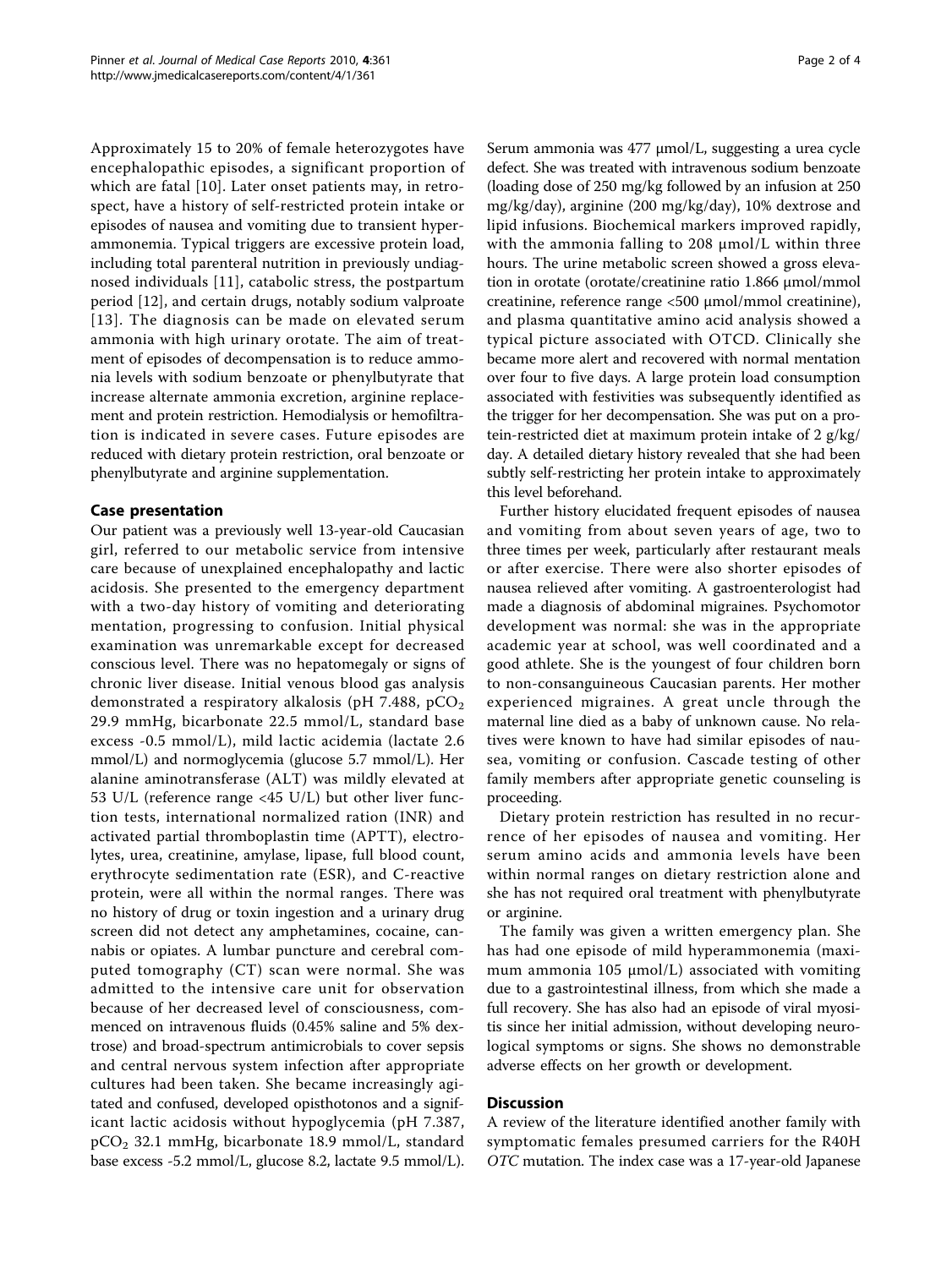<span id="page-2-0"></span>boy who presented with a history of several days of nausea and vomiting, became confused, developed depressed level of consciousness, then seizures and died on the second day of hospital admission [[7](#page-3-0)]. He was posthumously shown to have the R40H mutation [\[14\]](#page-3-0). The family history revealed that his younger sister had experienced two episodes of nausea and vomiting aged 13 each lasting one week [[7\]](#page-3-0). The mother was asymptomatic but had mild protein load induced orotic aciduria. Clinical follow-up of the younger sister was complicated by suboptimal compliance. Unfortunately, she died aged 18 after hyperammonemic coma, having presented after festive protein ingestion. It has not been possible to obtain molecular confirmation that she and her mother are manifesting carriers of the R40H OTC mutation. However, her clinical course, her mother's biochemical investigations and family history strongly suggest this conclusion.

Manifestations of OTCD are highly variable and depend upon the severity of the mutation and sex of the individual. The classic presentation is males with hemizygous null mutations with no residual enzyme activity who present in the neonatal period with progressive metabolic encephalopathy due to hyperammonemia with death in the first week of life. Milder mutations with varying degrees of residual enzyme activity produce later onset from the first year of life to adulthood. Some adults remain apparently asymptomatic, with protein aversion their only symptom. Female heterozygotes have an even wider spectrum of disease due to variable Xinactivation in the liver. Specific triggers for encephalopathic episodes are high protein loads, pregnancy and certain drugs, including valproate. It is important to recognize OTCD in later onset cases as the first presentation is frequently fatal [\[10](#page-3-0)].

The risk of female heterozygotes developing symptoms is difficult to quantify, posing practical problems for management. Historical data are limited since diagnosis is generally through affected males, suggesting that female heterozygotes infrequently manifest symptoms. X-inactivation studies on blood may not truly reflect hepatic skewing and are therefore not reliable in predicting risk of hyperammonemic episodes in female heterozygotes [\[15](#page-3-0)]. X-inactivation studies on liver biopsies might give more information but carry the risk of procedure related morbidity. Our approach when counseling family members has been to offer at risk males and females genetic testing, regardless of age, and to take a history specifically for exposure to significant known triggers.

## Conclusions

Females heterozygous for the R40H OTC mutation should be considered at risk for hyperammonemic episodes, and should have appropriate counseling, biochemical surveillance and treatment, institution of an emergency treatment plan to prepare for possible hyperammonemic episodes and monitoring during the postpartum period.

More generally, for patients presenting with unexplained confusion or decreased level of consciousness, urea cycle defects and in particular OTC should be considered in the differential diagnosis and an urgent ammonia level determined.

#### List of abbreviations

ALT: alanine amino transferase; APTT: activated partial thromboplastin time; CT: computed tomography; ESR: erythrocyte sedimentation rate); INR: international normalized ratio; OMIM: online mendelian inheritance in man; OTC: ornithine transcarbamylase.

#### Consent

Written informed consent was obtained from the patient and their parent for publication of this case report and any accompanying images. Copies of the written consents are available for review by the journal's Editor-in-Chief. Written informed consent was previously obtained from the patients and/or their parents for the original publication of the case discussed in the literature review.

#### Acknowledgements

The authors would like to thank the families included in this study. This paper is not funded by any external source.

#### Author details

<sup>1</sup>Department of Molecular and Clinical Genetics, Royal Prince Alfred Hospital Sydney Australia. <sup>2</sup>Department of Medical Genetics, Sydney Children's Hospital, Sydney, Australia. <sup>3</sup>Department of Paediatrics and Child Health Kurume University School of Medicine, Kurume, Japan.

#### Authors' contributions

JP wrote the manuscript with comments and revision by EK, MLF and MY. MLF was the managing clinician at presentation, and EK the physician continuing care. All the authors read and approved the final manuscript.

#### Competing interests

The authors declare that they have no competing interests.

Received: 24 September 2009 Accepted: 12 November 2010 Published: 12 November 2010

#### References

- 1. Brusilow SW, Horwich AL: Urea cycle enzymes. In The Metabolic and Molecular Bases of Inherited Disease. Edited by: Scriver CR, et al. New York: McGraw-Hill; 2001:1909-1963.
- 2. Ricciuti FC, Gelehrter TD, Rosenberg LE: [X-chromosome inactivation in](http://www.ncbi.nlm.nih.gov/pubmed/941900?dopt=Abstract) [human liver: confirmation of X-linkage of ornithine transcarbamylase.](http://www.ncbi.nlm.nih.gov/pubmed/941900?dopt=Abstract) Am J Hum Genet 1976, 28(4):332-338.
- 3. Tuchman M, Morizono , Rajagopal BS, Plante RJ, Allewell NM: The biochemical and molecular spectrum of ornithine transcarbamylase deficiency. J Inher Metab Disease 1998, 21(Suppl 1):40-58.
- 4. McCullough BA, Yudkoff M, Batshaw ML, Wilson JM, Raper SE, Tuchman M: [Genotype Spectrum of Ornithine Transcarbamylase Deficiency:](http://www.ncbi.nlm.nih.gov/pubmed/10946359?dopt=Abstract) [Correlation With the Clinical and Biochemical Phenotype.](http://www.ncbi.nlm.nih.gov/pubmed/10946359?dopt=Abstract) Am J Med Genet 2000, 93:313-319.
- 5. Yamaguchi S, Brailey LL, Morizono H, Bale AE, Tuchman M: [Mutations and](http://www.ncbi.nlm.nih.gov/pubmed/16786505?dopt=Abstract) [Polymorphisms in the Human Ornithine Transcarbamylase \(OTC\) Gene.](http://www.ncbi.nlm.nih.gov/pubmed/16786505?dopt=Abstract) Human Mutation 2006, 27(7):626-632.
- 6. Maestri N, Clissol D, Brusilow S: [Neonatal onset ornithine](http://www.ncbi.nlm.nih.gov/pubmed/10064660?dopt=Abstract) [transcarbamylase deficiency: A retrospective analysis.](http://www.ncbi.nlm.nih.gov/pubmed/10064660?dopt=Abstract) J Pediatr 1999, 134(3):268-272.